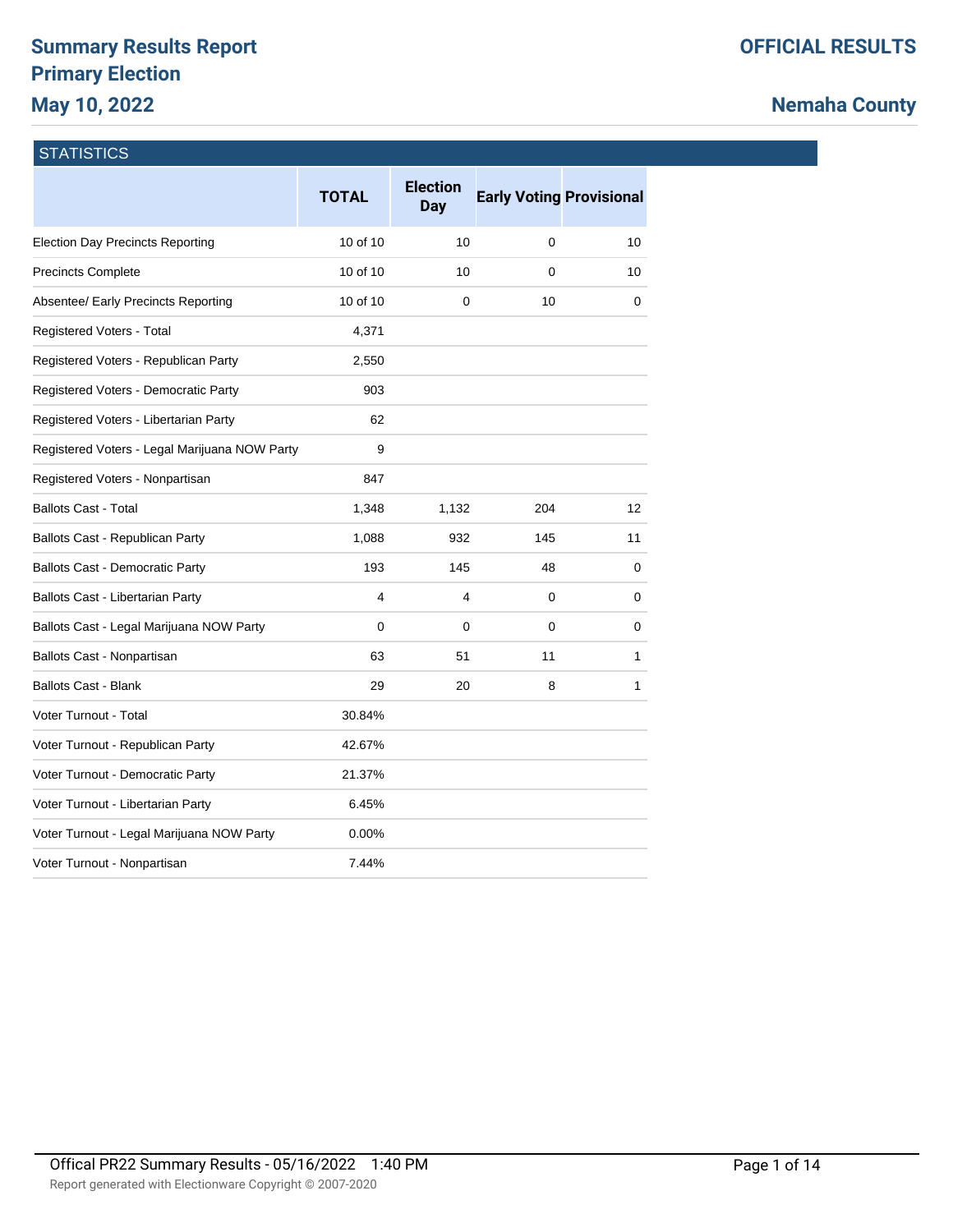**Rep For Representative in Congress**

Vote For 1

|                            | <b>TOTAL</b> | <b>Election</b><br><b>Day</b> | <b>Early Voting Provisional</b> |                   |
|----------------------------|--------------|-------------------------------|---------------------------------|-------------------|
| <b>Adrian Smith</b>        | 801          | 677                           | 119                             | 5                 |
| Mike Calhoun               | 232          | 200                           | 28                              | $\overline{4}$    |
| <b>Write-In Totals</b>     | 4            | 3                             | 0                               | 1                 |
| <b>Total Votes Cast</b>    | 1,037        | 880                           | 147                             | 10                |
| Overvotes                  | 0            | $\mathbf 0$                   | 0                               | $\mathbf 0$       |
| <b>Undervotes</b>          | 67           | 60                            | 5                               | 2                 |
| <b>Contest Totals</b>      | 1,104        | 940                           | 152                             | $12 \overline{ }$ |
| <b>Precincts Reporting</b> | 10 of 10     |                               |                                 |                   |

### **Rep For Governor**

|                            | <b>TOTAL</b>   | <b>Election</b><br><b>Day</b> | <b>Early Voting Provisional</b> |             |
|----------------------------|----------------|-------------------------------|---------------------------------|-------------|
| Jim Pillen                 | 333            | 286                           | 45                              | 2           |
| Charles W. Herbster        | 332            | 296                           | 30                              | 6           |
| <b>Brett Lindstrom</b>     | 282            | 232                           | 48                              | 2           |
| Theresa Thibodeau          | 79             | 67                            | 12                              | $\mathbf 0$ |
| <b>Breland Ridenour</b>    | 20             | 14                            | 5                               | 1           |
| Michael Connely            | 18             | 16                            | $\overline{2}$                  | 0           |
| Lela McNinch               | 6              | 4                             | $\overline{2}$                  | 0           |
| <b>Troy Wentz</b>          | 5              | 4                             | $\mathbf{1}$                    | $\mathbf 0$ |
| Donna Nicole Carpenter     | 3              | 3                             | $\mathbf 0$                     | $\mathbf 0$ |
| <b>Write-In Totals</b>     | 3              | 3                             | $\mathbf 0$                     | 0           |
| <b>Total Votes Cast</b>    | 1,081          | 925                           | 145                             | 11          |
| Overvotes                  | 0              | 0                             | $\mathbf 0$                     | $\mathbf 0$ |
| <b>Undervotes</b>          | $\overline{7}$ | $\overline{7}$                | $\mathbf 0$                     | $\mathbf 0$ |
| <b>Contest Totals</b>      | 1,088          | 932                           | 145                             | 11          |
| <b>Precincts Reporting</b> | 9 of 9         |                               |                                 |             |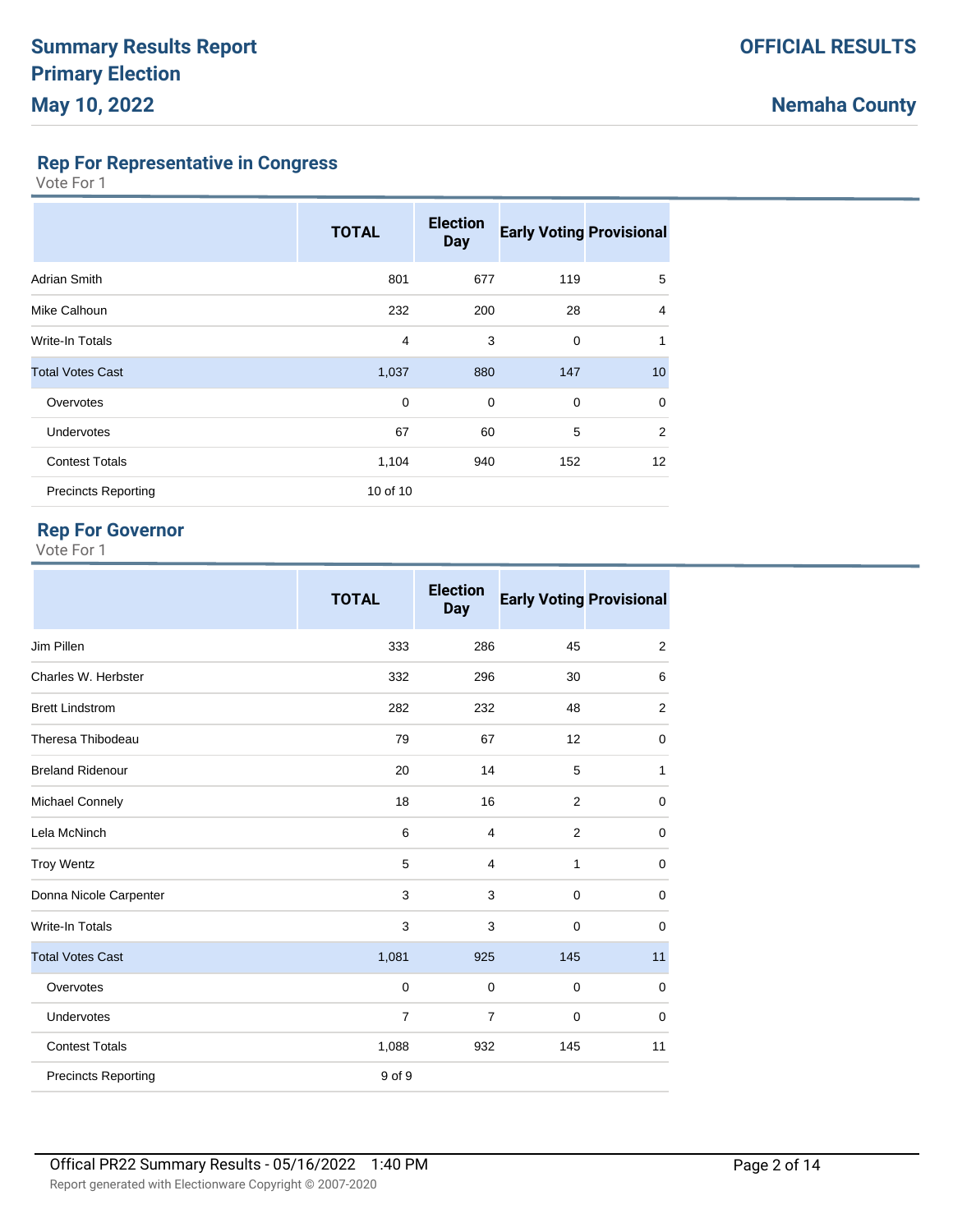## **Rep For Secretary of State**

Vote For 1

|                            | <b>TOTAL</b> | <b>Election</b><br><b>Day</b> | <b>Early Voting Provisional</b> |                |
|----------------------------|--------------|-------------------------------|---------------------------------|----------------|
| Robert J. Borer            | 393          | 349                           | 40                              | 4              |
| Bob Evnen                  | 310          | 245                           | 63                              | 2              |
| <b>Rex Schroder</b>        | 233          | 207                           | 24                              | $\overline{2}$ |
| Write-In Totals            | 4            | 3                             | $\mathbf 0$                     | 1              |
| <b>Total Votes Cast</b>    | 940          | 804                           | 127                             | 9              |
| Overvotes                  | 1            | 1                             | 0                               | $\mathbf 0$    |
| Undervotes                 | 147          | 127                           | 18                              | 2              |
| <b>Contest Totals</b>      | 1,088        | 932                           | 145                             | 11             |
| <b>Precincts Reporting</b> | 9 of 9       |                               |                                 |                |

# **Rep For State Treasurer**

|                            | <b>TOTAL</b> | <b>Election</b><br><b>Day</b> | <b>Early Voting Provisional</b> |                |
|----------------------------|--------------|-------------------------------|---------------------------------|----------------|
| Paul Anderson              | 522          | 457                           | 61                              | $\overline{4}$ |
| John Murante               | 355          | 290                           | 61                              | $\overline{4}$ |
| Write-In Totals            | 5            | 3                             | 1                               | 1              |
| <b>Total Votes Cast</b>    | 882          | 750                           | 123                             | 9              |
| Overvotes                  | 0            | 0                             | $\mathbf 0$                     | $\mathbf 0$    |
| <b>Undervotes</b>          | 206          | 182                           | 22                              | 2              |
| <b>Contest Totals</b>      | 1,088        | 932                           | 145                             | 11             |
| <b>Precincts Reporting</b> | 9 of 9       |                               |                                 |                |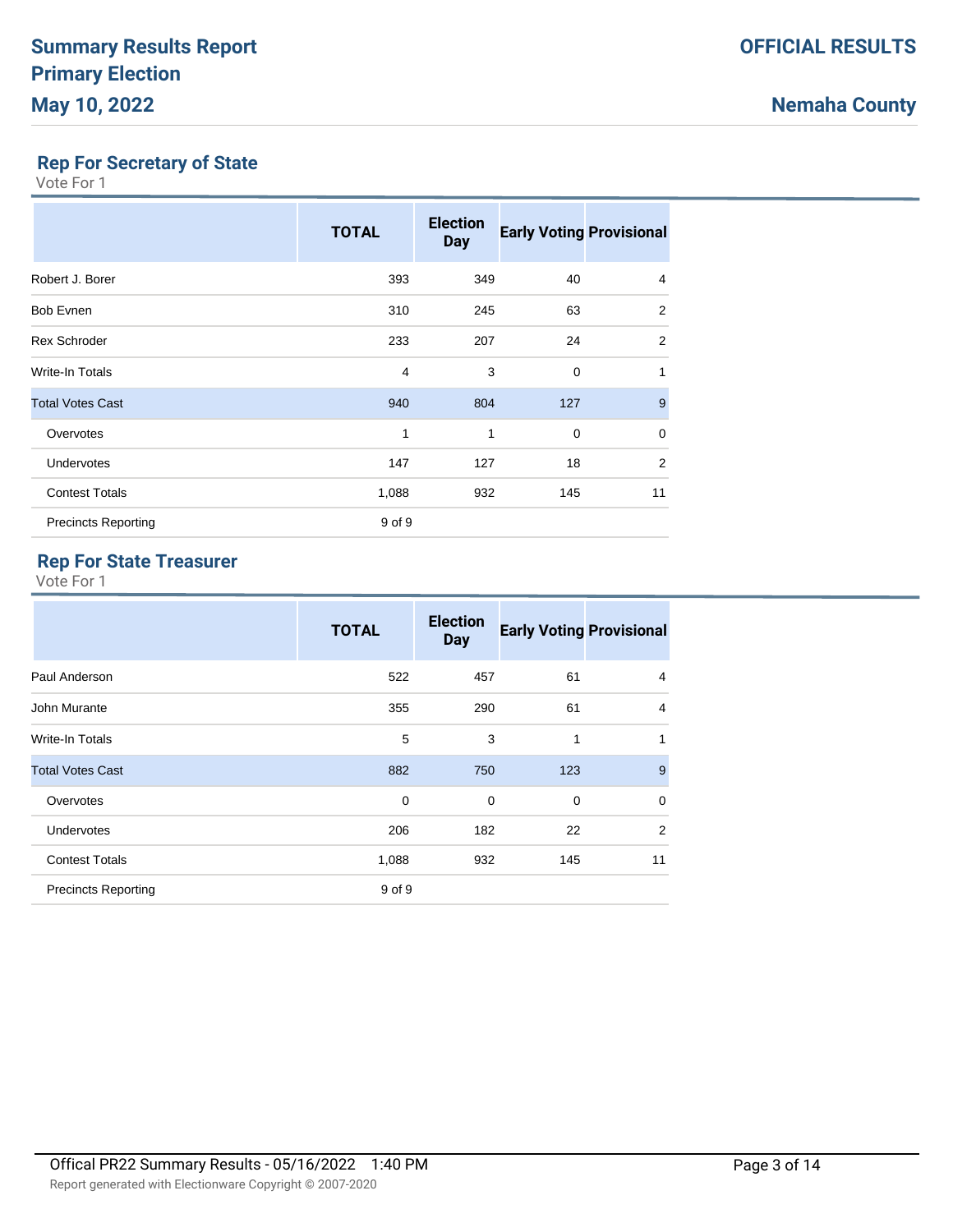### **Rep For Attorney General**

Vote For 1

|                            | <b>TOTAL</b> | <b>Election</b><br><b>Day</b> | <b>Early Voting Provisional</b> |    |
|----------------------------|--------------|-------------------------------|---------------------------------|----|
| Mike Hilgers               | 524          | 430                           | 87                              | 7  |
| Jennifer Hicks             | 402          | 359                           | 41                              | 2  |
| Write-In Totals            | 7            | 3                             | 3                               | 1  |
| <b>Total Votes Cast</b>    | 933          | 792                           | 131                             | 10 |
| Overvotes                  | 0            | 0                             | $\mathbf 0$                     | 0  |
| <b>Undervotes</b>          | 155          | 140                           | 14                              | 1  |
| <b>Contest Totals</b>      | 1,088        | 932                           | 145                             | 11 |
| <b>Precincts Reporting</b> | 9 of 9       |                               |                                 |    |

### **Rep For Auditor of Public Accounts**

|                            | <b>TOTAL</b> | <b>Election</b><br><b>Day</b> | <b>Early Voting Provisional</b> |              |
|----------------------------|--------------|-------------------------------|---------------------------------|--------------|
| Mike Foley                 | 675          | 582                           | 87                              | 6            |
| Larry Anderson             | 268          | 221                           | 45                              | 2            |
| Write-In Totals            | 4            | 3                             | $\mathbf 0$                     | $\mathbf{1}$ |
| <b>Total Votes Cast</b>    | 947          | 806                           | 132                             | 9            |
| Overvotes                  | $\mathbf 0$  | 0                             | 0                               | $\mathbf 0$  |
| <b>Undervotes</b>          | 141          | 126                           | 13                              | 2            |
| <b>Contest Totals</b>      | 1,088        | 932                           | 145                             | 11           |
| <b>Precincts Reporting</b> | 9 of 9       |                               |                                 |              |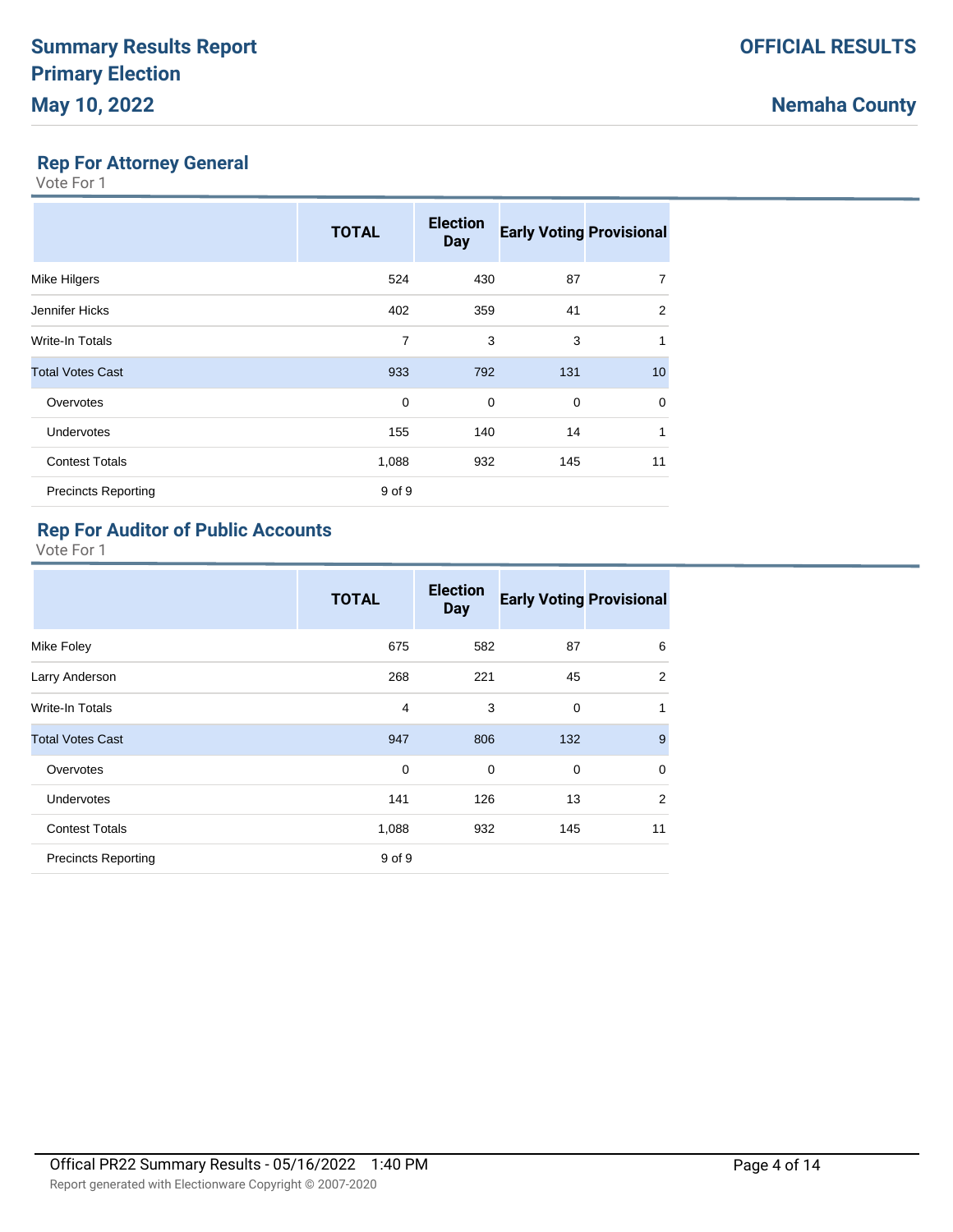# **Nemaha County**

### **Rep For County Attorney**

Vote For 1

|                            | <b>TOTAL</b> | <b>Election</b><br><b>Day</b> | <b>Early Voting Provisional</b> |          |
|----------------------------|--------------|-------------------------------|---------------------------------|----------|
| Angelo M. Ligouri          | 677          | 583                           | 88                              | 6        |
| Horace H. Reynolds IV      | 344          | 291                           | 50                              | 3        |
| Write-In Totals            | 3            | 2                             | 0                               | 1        |
| <b>Total Votes Cast</b>    | 1,024        | 876                           | 138                             | 10       |
| Overvotes                  | 0            | $\Omega$                      | $\Omega$                        | $\Omega$ |
| <b>Undervotes</b>          | 64           | 56                            | $\overline{7}$                  | 1        |
| <b>Contest Totals</b>      | 1,088        | 932                           | 145                             | 11       |
| <b>Precincts Reporting</b> | 9 of 9       |                               |                                 |          |

## **Rep For County Commissioner**

|                            | <b>TOTAL</b> | <b>Election</b><br><b>Day</b> | <b>Early Voting Provisional</b> |                |
|----------------------------|--------------|-------------------------------|---------------------------------|----------------|
| Michael J. Weiss           | 225          | 202                           | 22                              | 1              |
| Marvin D. Bohling          | 214          | 177                           | 37                              | $\mathbf 0$    |
| Write-In Totals            | 9            | 9                             | $\Omega$                        | $\mathbf 0$    |
| <b>Total Votes Cast</b>    | 448          | 388                           | 59                              | $\overline{1}$ |
| Overvotes                  | $\Omega$     | $\Omega$                      | $\Omega$                        | $\mathbf 0$    |
| <b>Undervotes</b>          | 28           | 18                            | 9                               | 1              |
| <b>Contest Totals</b>      | 476          | 406                           | 68                              | 2              |
| <b>Precincts Reporting</b> | 4 of 4       |                               |                                 |                |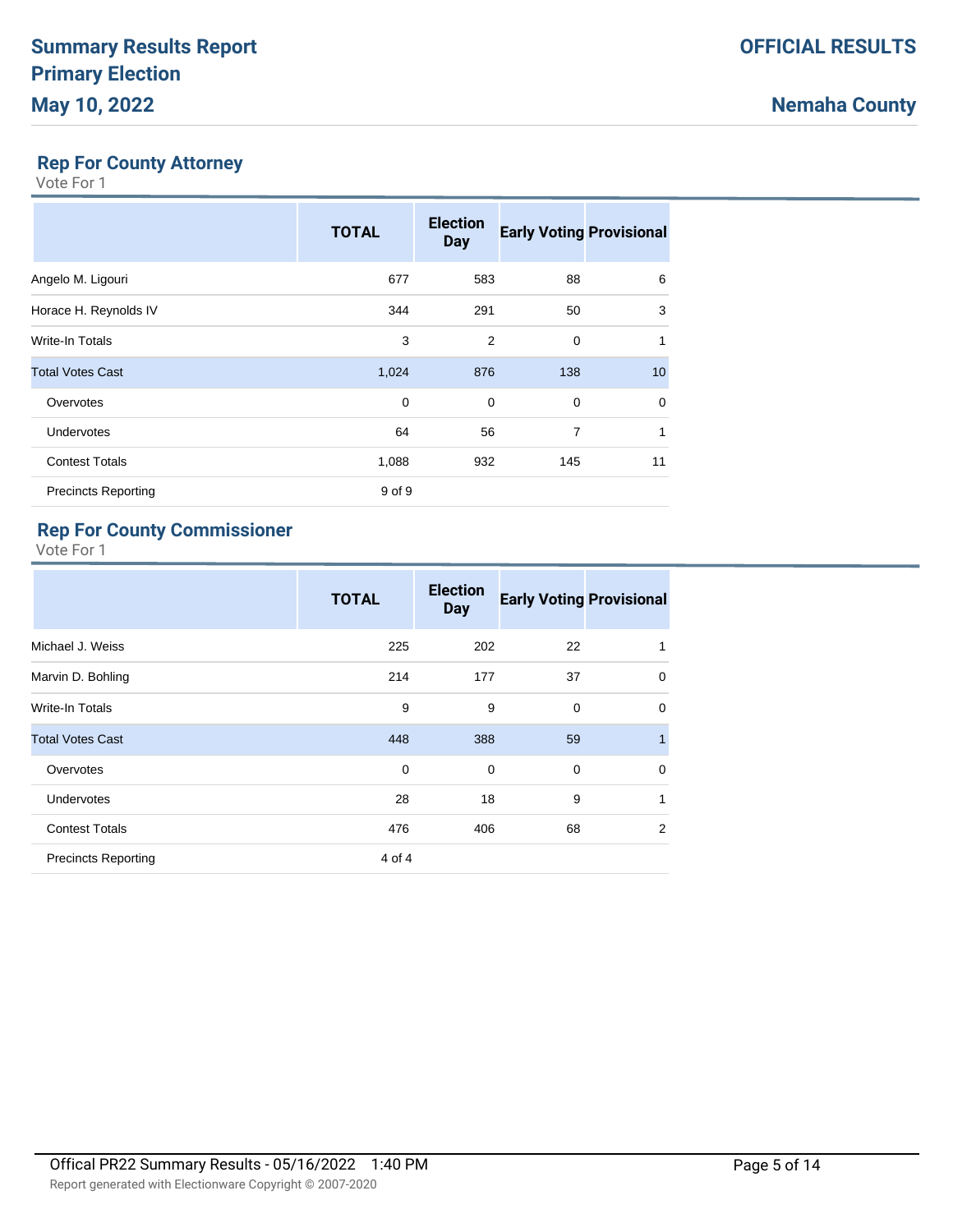**Dem For Representative in Congress**

Vote For 1

|                            | <b>TOTAL</b> | <b>Election</b><br><b>Day</b> | <b>Early Voting Provisional</b> |                |
|----------------------------|--------------|-------------------------------|---------------------------------|----------------|
| David J. Else              | 91           | 70                            | 21                              | 0              |
| Daniel M. Wik              | 70           | 52                            | 18                              | 0              |
| Write-In Totals            | 0            | $\mathbf 0$                   | 0                               | $\mathbf 0$    |
| <b>Total Votes Cast</b>    | 161          | 122                           | 39                              | $\overline{0}$ |
| Overvotes                  | 2            | 1                             | 1                               | $\mathbf 0$    |
| <b>Undervotes</b>          | 33           | 25                            | 8                               | 0              |
| <b>Contest Totals</b>      | 196          | 148                           | 48                              | 0              |
| <b>Precincts Reporting</b> | 10 of 10     |                               |                                 |                |

### **Dem For Governor**

|                            | <b>TOTAL</b> | <b>Election</b><br><b>Day</b> | <b>Early Voting Provisional</b> |             |
|----------------------------|--------------|-------------------------------|---------------------------------|-------------|
| Carol Blood                | 155          | 114                           | 41                              | 0           |
| Roy A. Harris              | 25           | 20                            | 5                               | $\mathbf 0$ |
| Write-In Totals            | 6            | 5                             | 1                               | $\mathbf 0$ |
| <b>Total Votes Cast</b>    | 186          | 139                           | 47                              | $\mathbf 0$ |
| Overvotes                  | 0            | $\mathbf 0$                   | $\mathbf 0$                     | $\mathbf 0$ |
| <b>Undervotes</b>          | 10           | 9                             | 1                               | $\mathbf 0$ |
| <b>Contest Totals</b>      | 196          | 148                           | 48                              | 0           |
| <b>Precincts Reporting</b> | 10 of 10     |                               |                                 |             |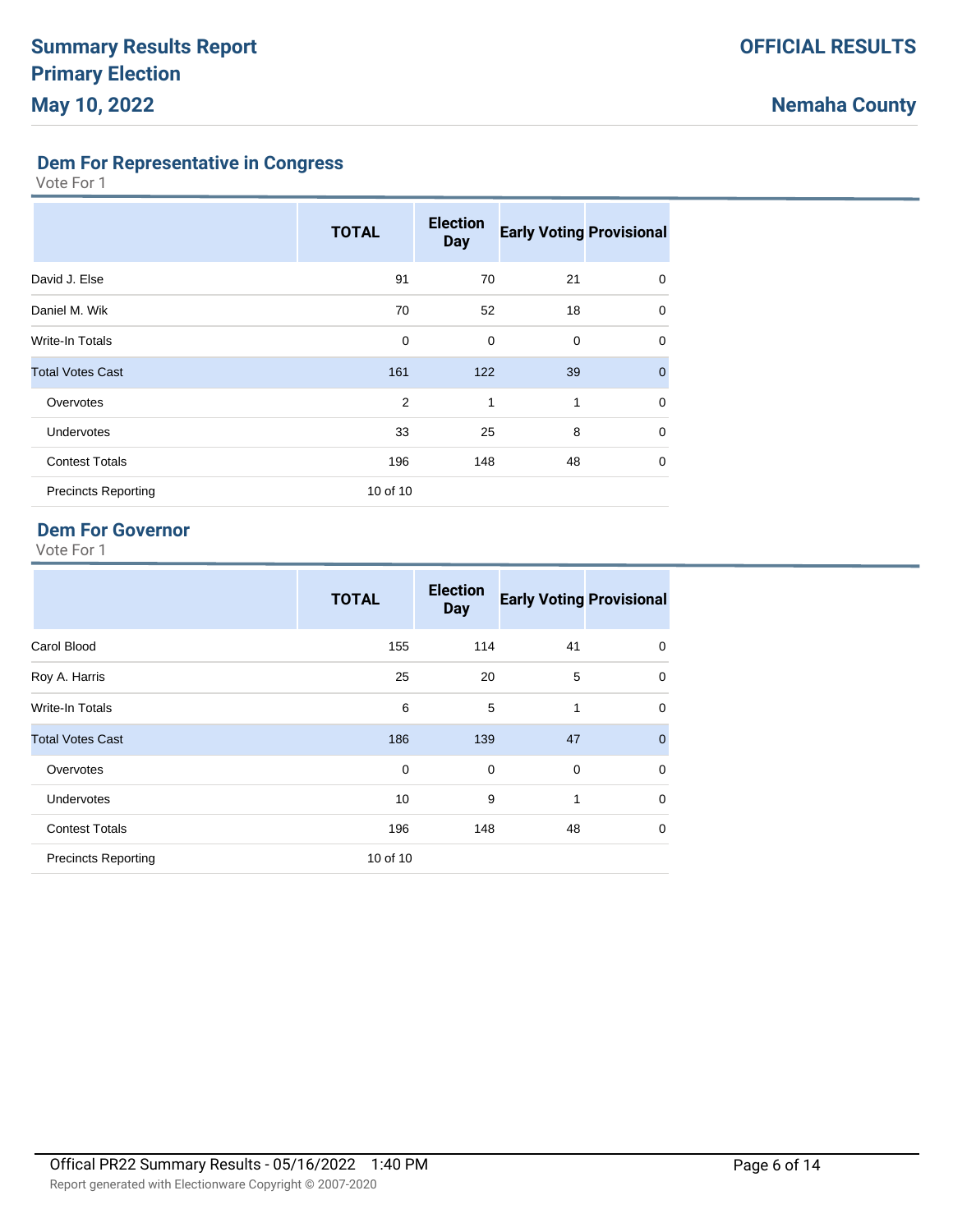## **Dem For Secretary of State**

Vote For 1

|                            | <b>TOTAL</b> | <b>Election</b><br><b>Day</b> | <b>Early Voting Provisional</b> |              |
|----------------------------|--------------|-------------------------------|---------------------------------|--------------|
| Write-In Totals            | 10           | 6                             | 4                               | 0            |
| <b>Total Votes Cast</b>    | 10           | 6                             | $\overline{4}$                  | $\mathbf{0}$ |
| Overvotes                  | 0            | 0                             | 0                               | 0            |
| <b>Undervotes</b>          | 186          | 142                           | 44                              | $\mathbf 0$  |
| <b>Contest Totals</b>      | 196          | 148                           | 48                              | 0            |
| <b>Precincts Reporting</b> | 10 of 10     |                               |                                 |              |

### **Dem For State Treasurer**

Vote For 1

|                            | <b>TOTAL</b> | <b>Election</b><br><b>Day</b> | <b>Early Voting Provisional</b> |          |
|----------------------------|--------------|-------------------------------|---------------------------------|----------|
| Write-In Totals            | 8            | 7                             | 1                               | 0        |
| <b>Total Votes Cast</b>    | 8            | $\overline{7}$                | 1                               | $\Omega$ |
| Overvotes                  | 0            | $\mathbf 0$                   | $\mathbf 0$                     | $\Omega$ |
| <b>Undervotes</b>          | 188          | 141                           | 47                              | $\Omega$ |
| <b>Contest Totals</b>      | 196          | 148                           | 48                              | $\Omega$ |
| <b>Precincts Reporting</b> | 10 of 10     |                               |                                 |          |

# **Dem For Attorney General**

|                            | <b>TOTAL</b>      | <b>Election</b><br><b>Day</b> | <b>Early Voting Provisional</b> |              |
|----------------------------|-------------------|-------------------------------|---------------------------------|--------------|
| Write-In Totals            | $12 \overline{ }$ | 8                             | 4                               | 0            |
| <b>Total Votes Cast</b>    | 12 <sup>2</sup>   | 8                             | $\overline{4}$                  | $\mathbf{0}$ |
| Overvotes                  | 0                 | 0                             | 0                               | $\Omega$     |
| <b>Undervotes</b>          | 184               | 140                           | 44                              | $\mathbf 0$  |
| <b>Contest Totals</b>      | 196               | 148                           | 48                              | $\Omega$     |
| <b>Precincts Reporting</b> | 10 of 10          |                               |                                 |              |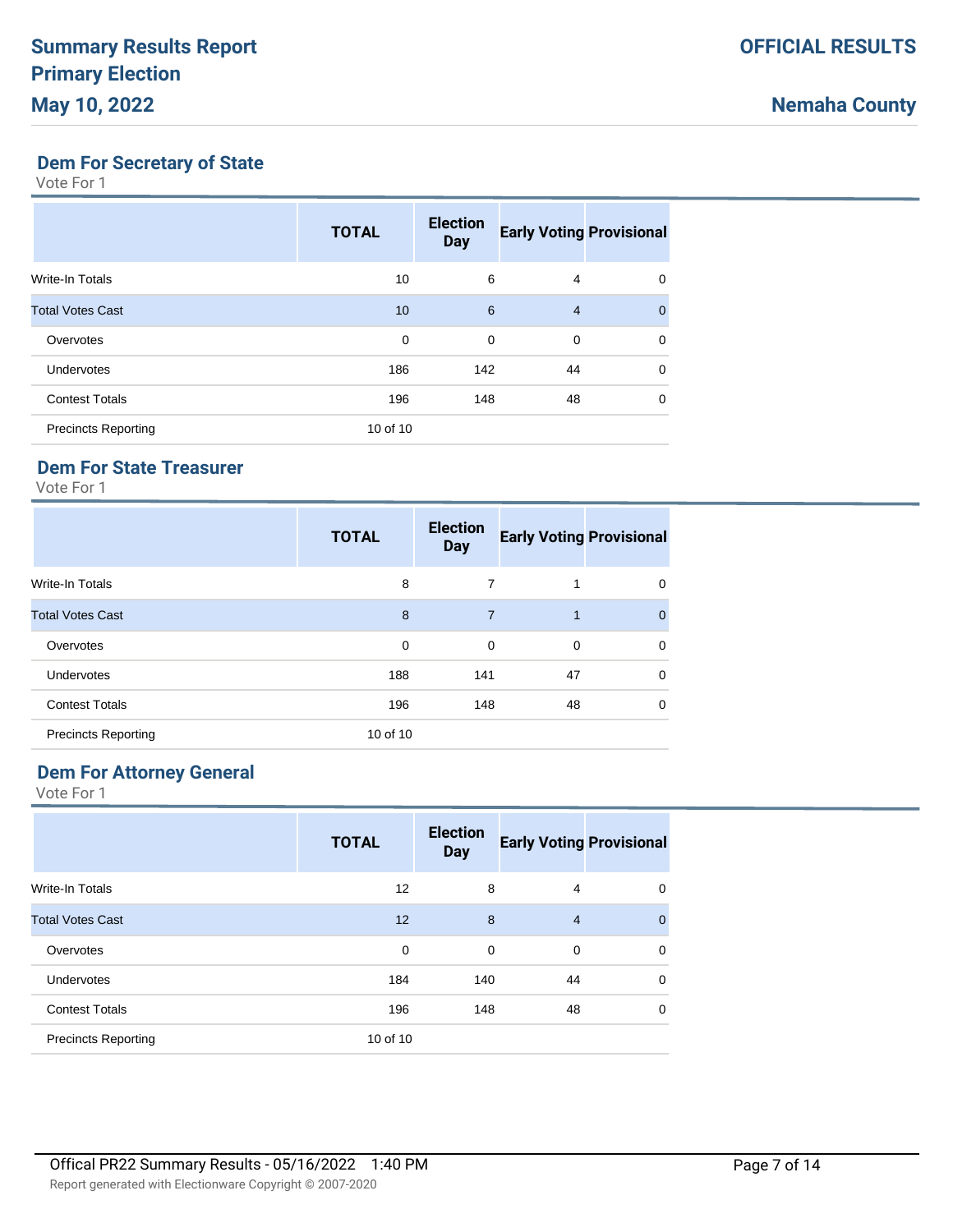**Dem For Auditor of Public Accounts**

Vote For 1

|                            | <b>TOTAL</b> | <b>Election</b><br><b>Day</b> | <b>Early Voting Provisional</b> |             |
|----------------------------|--------------|-------------------------------|---------------------------------|-------------|
| Write-In Totals            | 8            | 6                             | 2                               | 0           |
| <b>Total Votes Cast</b>    | 8            | 6                             | 2                               | $\Omega$    |
| Overvotes                  | $\mathbf 0$  | 0                             | 0                               | 0           |
| <b>Undervotes</b>          | 188          | 142                           | 46                              | $\mathbf 0$ |
| <b>Contest Totals</b>      | 196          | 148                           | 48                              | $\Omega$    |
| <b>Precincts Reporting</b> | 10 of 10     |                               |                                 |             |

### **Lib For Representative in Congress**

Vote For 1

|                            | <b>TOTAL</b>   | <b>Election</b><br><b>Day</b> | <b>Early Voting Provisional</b> |          |
|----------------------------|----------------|-------------------------------|---------------------------------|----------|
| <b>Write-In Totals</b>     | $\mathbf 0$    | 0                             | 0                               | 0        |
| <b>Total Votes Cast</b>    | $\overline{0}$ | $\mathbf{0}$                  | $\overline{0}$                  | $\Omega$ |
| Overvotes                  | $\mathbf 0$    | 0                             | 0                               | $\Omega$ |
| <b>Undervotes</b>          | 4              | $\overline{4}$                | $\Omega$                        | $\Omega$ |
| <b>Contest Totals</b>      | $\overline{4}$ | $\overline{4}$                | 0                               | $\Omega$ |
| <b>Precincts Reporting</b> | 10 of 10       |                               |                                 |          |

### **Lib For Governor**

|                            | <b>TOTAL</b>   | <b>Election</b><br><b>Day</b> | <b>Early Voting Provisional</b> |             |
|----------------------------|----------------|-------------------------------|---------------------------------|-------------|
| Scott Zimmerman            | 3              | 3                             | 0                               | $\Omega$    |
| <b>Write-In Totals</b>     | 1              | 1                             | $\mathbf 0$                     | $\Omega$    |
| <b>Total Votes Cast</b>    | $\overline{4}$ | $\overline{4}$                | $\overline{0}$                  | $\Omega$    |
| Overvotes                  | $\mathbf 0$    | 0                             | 0                               | $\mathbf 0$ |
| Undervotes                 | $\mathbf 0$    | 0                             | 0                               | $\Omega$    |
| <b>Contest Totals</b>      | $\overline{4}$ | 4                             | 0                               | $\Omega$    |
| <b>Precincts Reporting</b> | 10 of 10       |                               |                                 |             |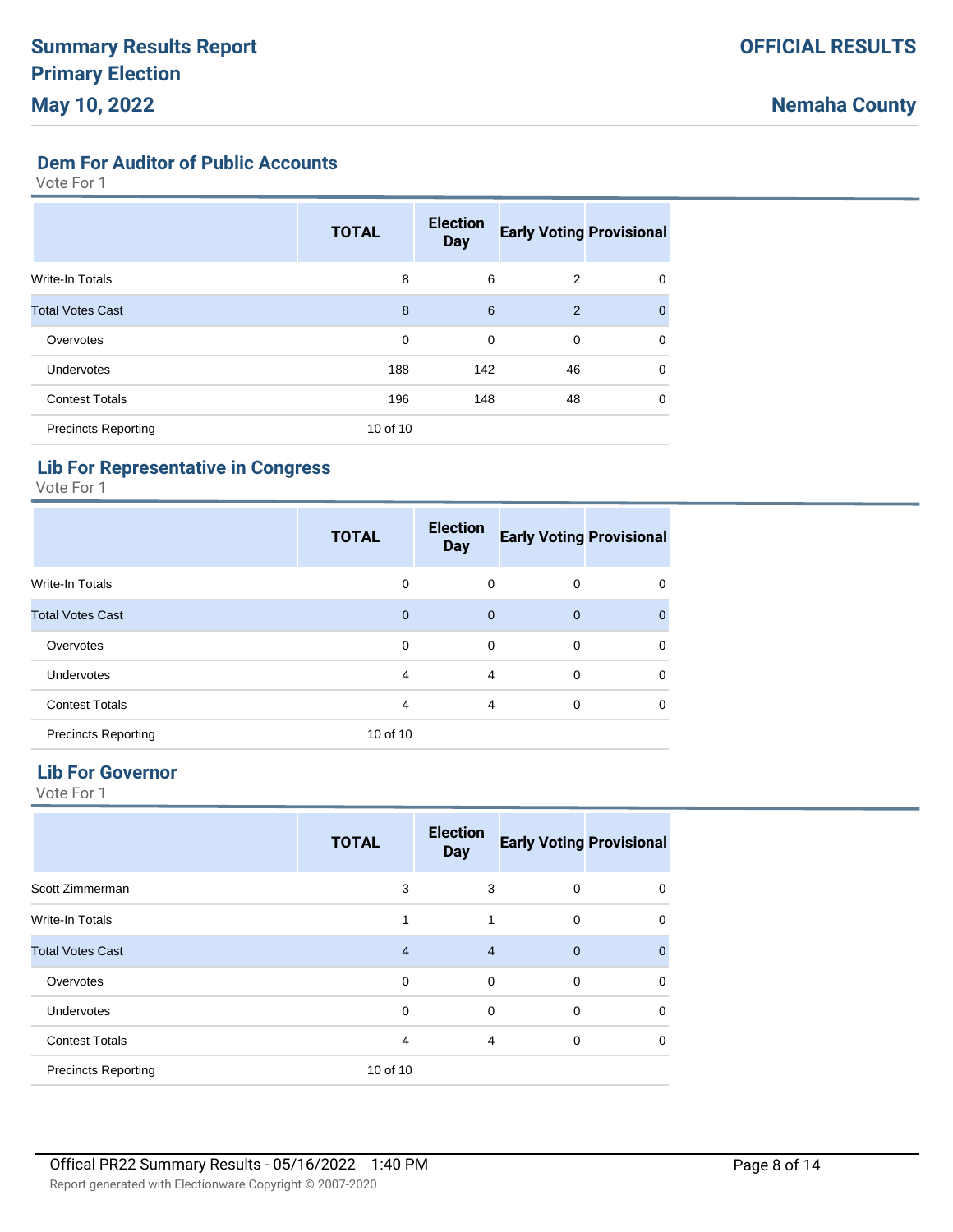# **Lib For Secretary of State**

Vote For 1

|                            | <b>TOTAL</b>   | <b>Election</b><br><b>Day</b> | <b>Early Voting Provisional</b> |             |
|----------------------------|----------------|-------------------------------|---------------------------------|-------------|
| <b>Write-In Totals</b>     | $\Omega$       | 0                             | 0                               | 0           |
| <b>Total Votes Cast</b>    | $\overline{0}$ | $\overline{0}$                | $\mathbf 0$                     | $\Omega$    |
| Overvotes                  | 0              | 0                             | 0                               | 0           |
| <b>Undervotes</b>          | 4              | $\overline{4}$                | 0                               | $\mathbf 0$ |
| <b>Contest Totals</b>      | 4              | 4                             | 0                               | 0           |
| <b>Precincts Reporting</b> | 10 of 10       |                               |                                 |             |

## **Lib For State Treasurer**

Vote For 1

|                            | <b>TOTAL</b> | <b>Election</b><br><b>Day</b> | <b>Early Voting Provisional</b> |              |
|----------------------------|--------------|-------------------------------|---------------------------------|--------------|
| Katrina Tomsen             | 3            | 3                             | 0                               | 0            |
| <b>Write-In Totals</b>     | $\mathbf 0$  | 0                             | 0                               | $\mathbf 0$  |
| <b>Total Votes Cast</b>    | 3            | 3                             | $\overline{0}$                  | $\mathbf{0}$ |
| Overvotes                  | 0            | 0                             | 0                               | $\mathbf 0$  |
| Undervotes                 | 1            | 1                             | 0                               | $\mathbf 0$  |
| <b>Contest Totals</b>      | 4            | $\overline{4}$                | 0                               | $\mathbf 0$  |
| <b>Precincts Reporting</b> | 10 of 10     |                               |                                 |              |

### **Lib For Attorney General**

| <b>TOTAL</b> | <b>Election</b><br><b>Day</b> |          |                                 |
|--------------|-------------------------------|----------|---------------------------------|
| 0            | $\Omega$                      | $\Omega$ | 0                               |
| $\Omega$     | $\Omega$                      | $\Omega$ | $\Omega$                        |
| 0            | $\Omega$                      | 0        | 0                               |
| 4            | 4                             | $\Omega$ | $\Omega$                        |
| 4            | $\overline{4}$                | 0        | 0                               |
| 10 of 10     |                               |          |                                 |
|              |                               |          | <b>Early Voting Provisional</b> |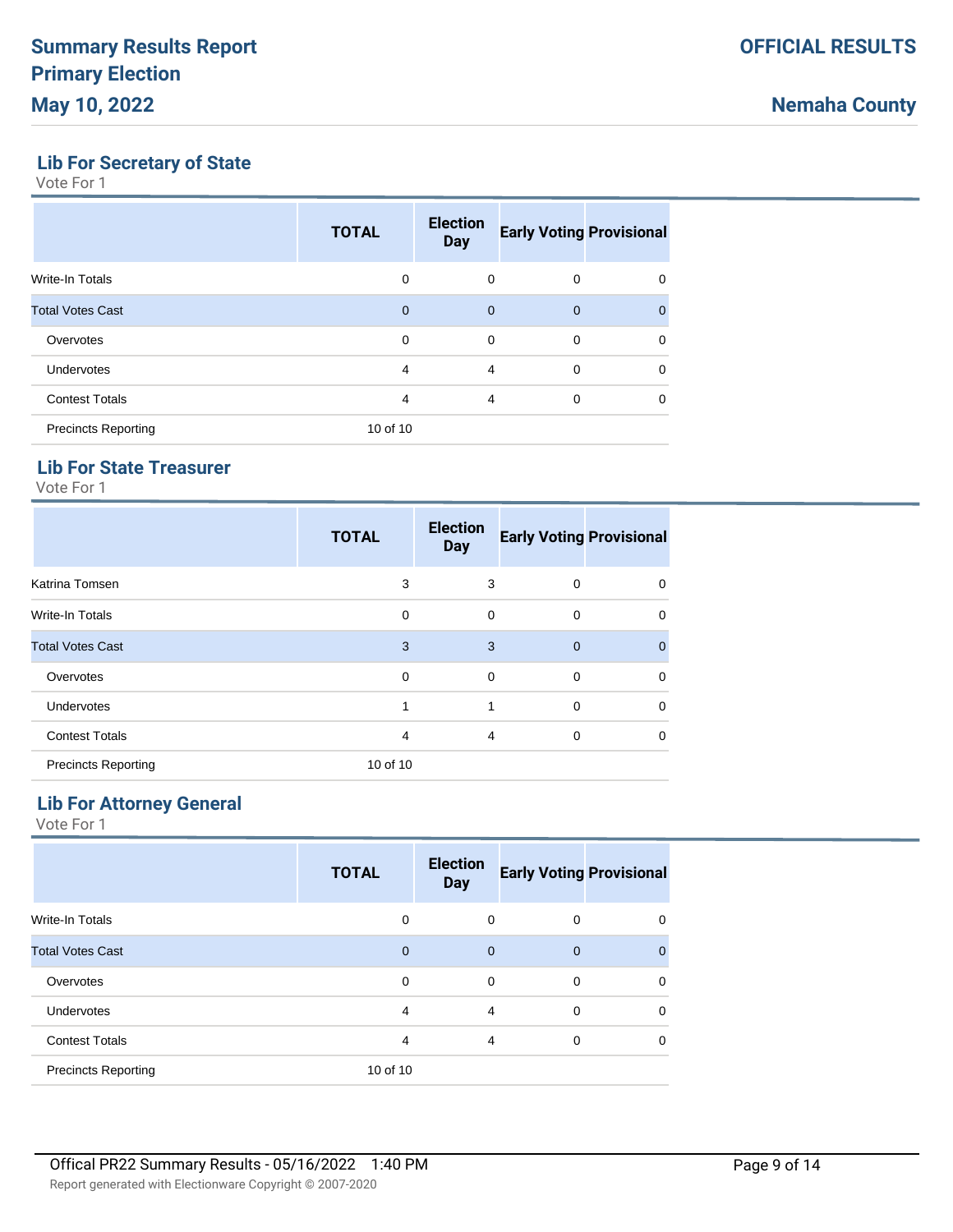### **Lib For Auditor of Public Accounts**

Vote For 1

|                            | <b>TOTAL</b> | <b>Election</b><br><b>Day</b> | <b>Early Voting Provisional</b> |             |
|----------------------------|--------------|-------------------------------|---------------------------------|-------------|
| Gene Siadek                | 3            | 3                             | $\mathbf 0$                     | $\mathbf 0$ |
| Write-In Totals            | 0            | $\mathbf 0$                   | $\mathbf 0$                     | $\mathbf 0$ |
| <b>Total Votes Cast</b>    | 3            | 3                             | $\mathbf{0}$                    | $\Omega$    |
| Overvotes                  | $\mathbf 0$  | $\mathbf 0$                   | $\mathbf 0$                     | 0           |
| <b>Undervotes</b>          | 1            | 1                             | $\mathbf 0$                     | $\Omega$    |
| <b>Contest Totals</b>      | 4            | $\overline{4}$                | $\mathbf 0$                     | $\Omega$    |
| <b>Precincts Reporting</b> | 10 of 10     |                               |                                 |             |

### **Lmn For Representative in Congress**

Vote For 1

|                            | <b>TOTAL</b> | <b>Election</b><br><b>Day</b> | <b>Early Voting Provisional</b> |              |
|----------------------------|--------------|-------------------------------|---------------------------------|--------------|
| Mark Elworth Jr.           | 0            | 0                             | 0                               | 0            |
| <b>Write-In Totals</b>     | $\mathbf 0$  | $\mathbf 0$                   | $\mathbf 0$                     | $\mathbf 0$  |
| <b>Total Votes Cast</b>    | $\mathbf{0}$ | $\mathbf{0}$                  | $\mathbf 0$                     | $\mathbf{0}$ |
| Overvotes                  | $\Omega$     | $\Omega$                      | 0                               | $\mathbf 0$  |
| Undervotes                 | $\Omega$     | 0                             | 0                               | $\mathbf 0$  |
| <b>Contest Totals</b>      | 0            | 0                             | 0                               | $\mathbf 0$  |
| <b>Precincts Reporting</b> | 10 of 10     |                               |                                 |              |

### **Lmn For Governor**

|                            | <b>TOTAL</b> | <b>Election</b><br><b>Day</b> | <b>Early Voting Provisional</b> |          |
|----------------------------|--------------|-------------------------------|---------------------------------|----------|
| Write-In Totals            | 0            | 0                             | 0                               | 0        |
| <b>Total Votes Cast</b>    | $\mathbf{0}$ | $\overline{0}$                | $\overline{0}$                  | $\Omega$ |
| Overvotes                  | 0            | 0                             | $\mathbf 0$                     | $\Omega$ |
| Undervotes                 | 0            | 0                             | $\mathbf 0$                     | $\Omega$ |
| <b>Contest Totals</b>      | 0            | $\mathbf 0$                   | 0                               | $\Omega$ |
| <b>Precincts Reporting</b> | 10 of 10     |                               |                                 |          |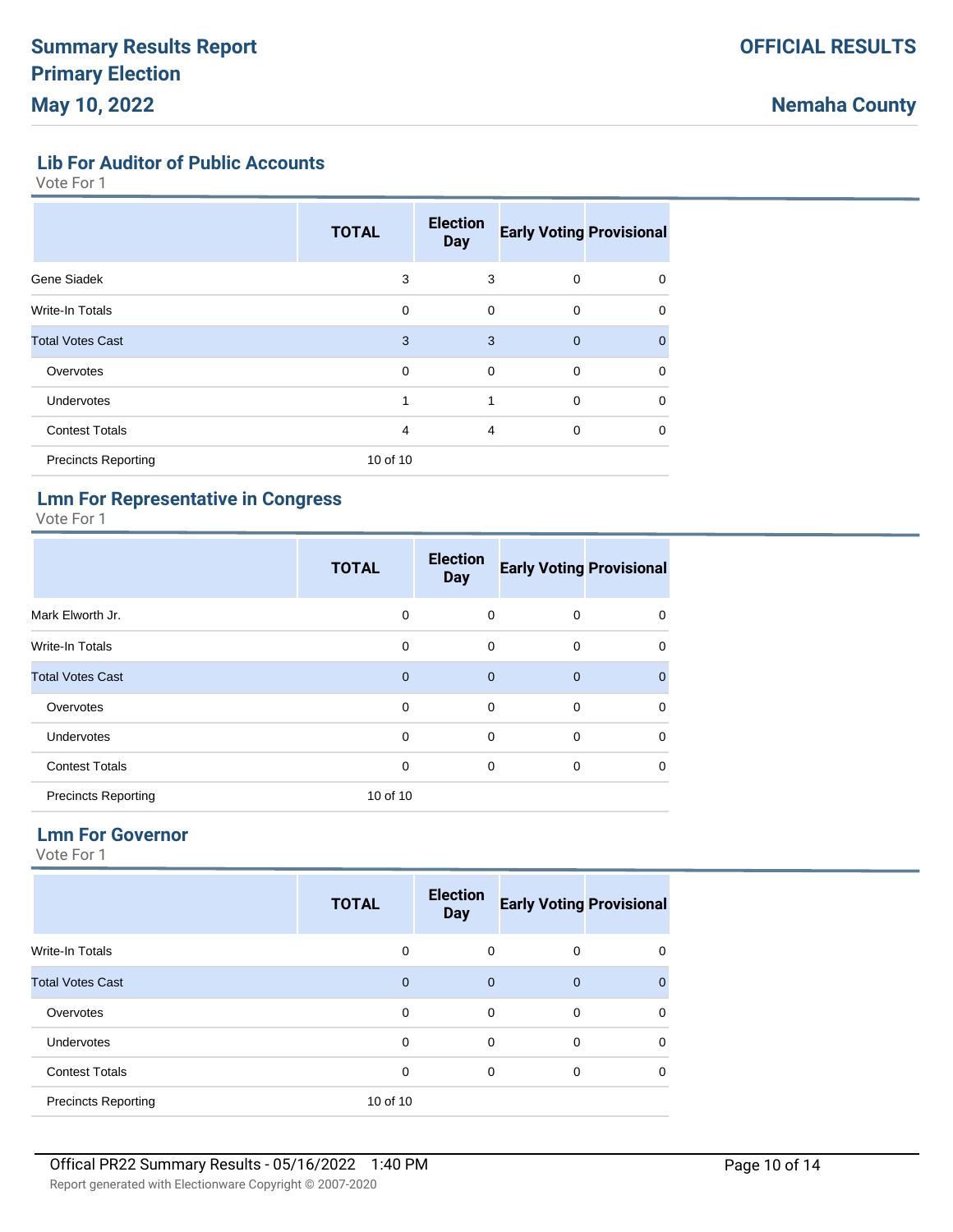## **Lmn For Secretary of State**

Vote For 1

|                            | <b>TOTAL</b> | <b>Election</b><br><b>Day</b> | <b>Early Voting Provisional</b> |          |
|----------------------------|--------------|-------------------------------|---------------------------------|----------|
| <b>Write-In Totals</b>     | $\Omega$     | $\Omega$                      | 0                               | 0        |
| <b>Total Votes Cast</b>    | $\mathbf 0$  | $\mathbf 0$                   | $\mathbf 0$                     | $\Omega$ |
| Overvotes                  | $\Omega$     | $\Omega$                      | $\Omega$                        | 0        |
| <b>Undervotes</b>          | $\Omega$     | $\Omega$                      | $\Omega$                        | $\Omega$ |
| <b>Contest Totals</b>      | $\Omega$     | $\Omega$                      | $\Omega$                        | 0        |
| <b>Precincts Reporting</b> | 10 of 10     |                               |                                 |          |

## **Lmn For State Treasurer**

Vote For 1

|                            | <b>TOTAL</b> | <b>Election</b><br><b>Day</b> | <b>Early Voting Provisional</b> |          |
|----------------------------|--------------|-------------------------------|---------------------------------|----------|
| Write-In Totals            | 0            | 0                             | 0                               | $\Omega$ |
| <b>Total Votes Cast</b>    | $\mathbf{0}$ | $\mathbf{0}$                  | $\mathbf 0$                     | $\Omega$ |
| Overvotes                  | 0            | 0                             | 0                               | $\Omega$ |
| <b>Undervotes</b>          | 0            | 0                             | $\Omega$                        | $\Omega$ |
| <b>Contest Totals</b>      | 0            | 0                             | 0                               | $\Omega$ |
| <b>Precincts Reporting</b> | 10 of 10     |                               |                                 |          |

# **Lmn For Attorney General**

|                            | <b>TOTAL</b> | <b>Election</b><br><b>Day</b> | <b>Early Voting Provisional</b> |              |
|----------------------------|--------------|-------------------------------|---------------------------------|--------------|
| Larry Bolinger             | $\mathbf 0$  | 0                             | 0                               | 0            |
| <b>Write-In Totals</b>     | 0            | 0                             | $\mathbf 0$                     | $\mathbf 0$  |
| <b>Total Votes Cast</b>    | $\mathbf{0}$ | $\mathbf{0}$                  | $\overline{0}$                  | $\mathbf{0}$ |
| Overvotes                  | $\mathbf 0$  | $\mathbf 0$                   | $\mathbf 0$                     | $\mathbf 0$  |
| Undervotes                 | 0            | 0                             | $\Omega$                        | $\mathbf 0$  |
| <b>Contest Totals</b>      | $\mathbf 0$  | 0                             | $\mathbf 0$                     | $\mathbf 0$  |
| <b>Precincts Reporting</b> | 10 of 10     |                               |                                 |              |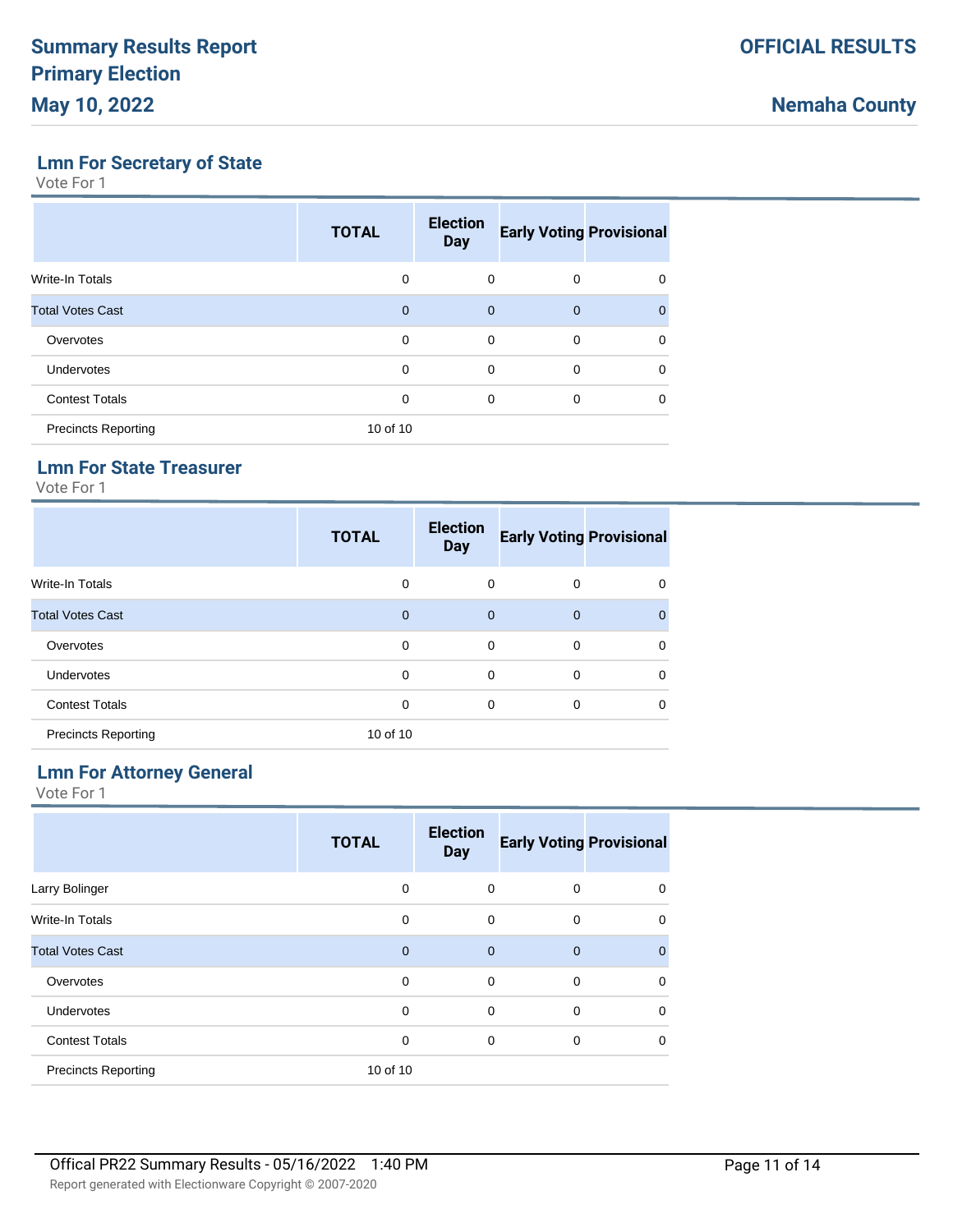**Lmn For Auditor of Public Accounts**

Vote For 1

|                            | <b>TOTAL</b> | <b>Election</b><br><b>Day</b> | <b>Early Voting Provisional</b> |          |
|----------------------------|--------------|-------------------------------|---------------------------------|----------|
| L. Leroy Lopez             | 0            | 0                             | $\mathbf 0$                     | 0        |
| <b>Write-In Totals</b>     | 0            | $\mathbf 0$                   | $\mathbf 0$                     | 0        |
| <b>Total Votes Cast</b>    | $\mathbf{0}$ | $\mathbf{0}$                  | $\mathbf{0}$                    | $\Omega$ |
| Overvotes                  | 0            | 0                             | $\Omega$                        | 0        |
| Undervotes                 | 0            | $\mathbf 0$                   | $\mathbf 0$                     | 0        |
| <b>Contest Totals</b>      | 0            | 0                             | 0                               | 0        |
| <b>Precincts Reporting</b> | 10 of 10     |                               |                                 |          |

## **Omaha Public Power District**

|                            | <b>TOTAL</b>   | <b>Election</b><br><b>Day</b> | <b>Early Voting Provisional</b> |                |
|----------------------------|----------------|-------------------------------|---------------------------------|----------------|
| Jim Grotrian               | 411            | 342                           | 69                              | 0              |
| Gary Lynn Rogge            | 175            | 150                           | 25                              | 0              |
| <b>Matt Core</b>           | 84             | 73                            | 9                               | 2              |
| Randy J. Davis             | 57             | 50                            | $\overline{7}$                  | $\mathbf 0$    |
| Write-In Totals            | 1              | 1                             | $\mathbf 0$                     | $\mathbf 0$    |
| <b>Total Votes Cast</b>    | 728            | 616                           | 110                             | $\overline{2}$ |
| Overvotes                  | $\overline{2}$ | 2                             | $\mathbf 0$                     | $\mathbf 0$    |
| Undervotes                 | 54             | 46                            | $\overline{7}$                  | 1              |
| <b>Contest Totals</b>      | 784            | 664                           | 117                             | 3              |
| <b>Precincts Reporting</b> | 8 of 8         |                               |                                 |                |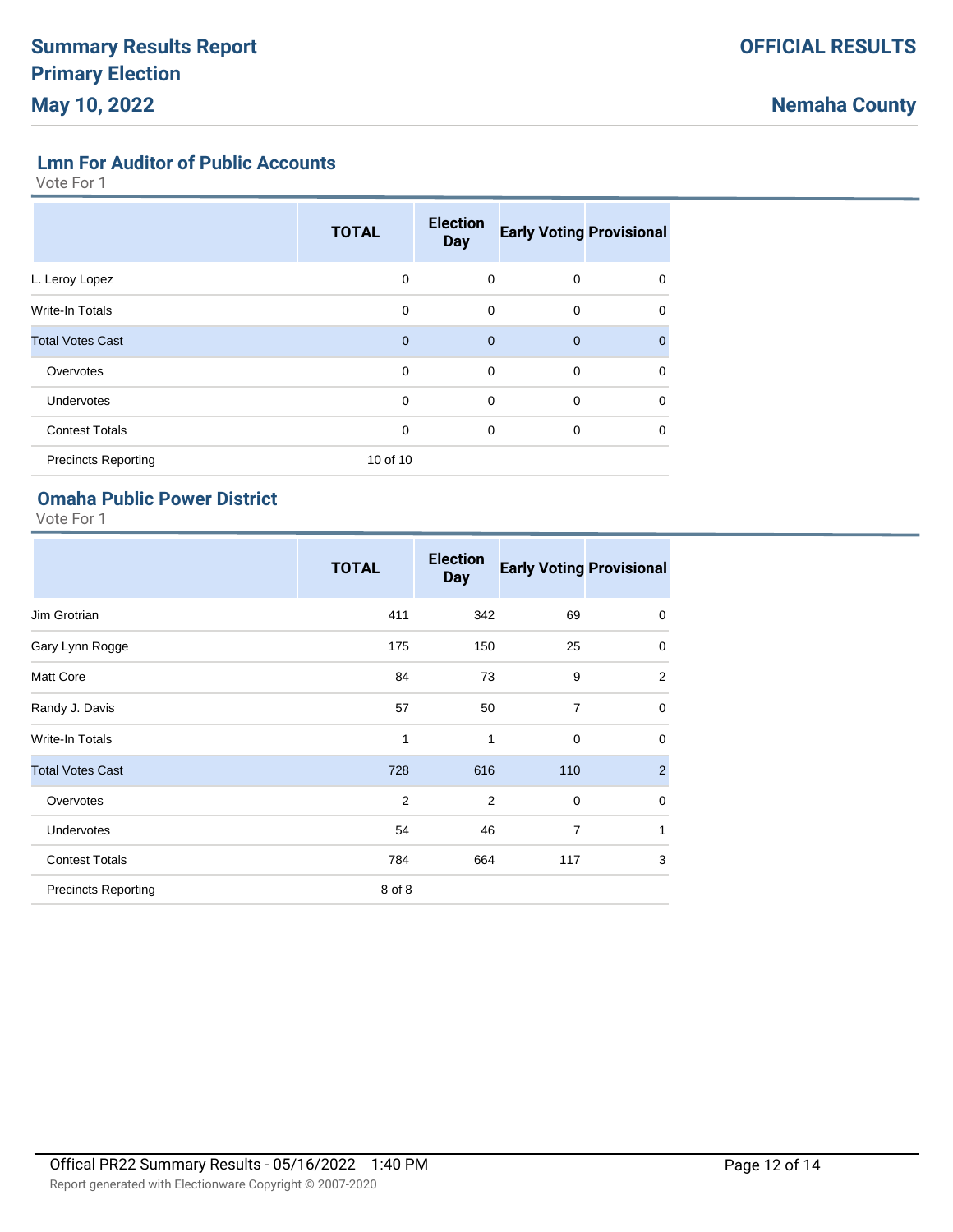# **Nemaha County**

## **Nebraska City School Board**

Vote For 4

|                            | <b>TOTAL</b> | <b>Election</b><br><b>Day</b> | <b>Early Voting Provisional</b> |             |
|----------------------------|--------------|-------------------------------|---------------------------------|-------------|
| Kent Blum                  | $\mathbf 0$  | $\mathbf 0$                   | $\mathbf 0$                     | $\mathbf 0$ |
| Stacie Higgins             | $\mathbf 0$  | $\mathbf 0$                   | $\mathbf 0$                     | $\mathbf 0$ |
| Stephen Luther             | $\mathbf 0$  | $\mathbf 0$                   | $\mathbf 0$                     | 0           |
| <b>Rick Bennie</b>         | 0            | 0                             | $\mathbf 0$                     | 0           |
| Christopher J. Ely         | 0            | 0                             | $\mathbf 0$                     | $\mathbf 0$ |
| Melissa McClanahan         | $\mathbf 0$  | $\mathbf 0$                   | $\mathbf 0$                     | $\mathbf 0$ |
| Wynee Benedict             | $\mathbf 0$  | $\mathbf 0$                   | $\mathbf 0$                     | $\mathbf 0$ |
| <b>Brent B. Shanholtz</b>  | $\mathbf 0$  | $\mathbf 0$                   | $\mathbf 0$                     | $\mathbf 0$ |
| Robert R. Elson            | $\mathbf 0$  | $\mathbf 0$                   | $\mathbf 0$                     | $\mathbf 0$ |
| <b>Write-In Totals</b>     | $\mathbf 0$  | $\mathbf 0$                   | $\mathbf 0$                     | 0           |
| <b>Total Votes Cast</b>    | $\mathbf{0}$ | $\mathbf 0$                   | $\mathbf 0$                     | $\mathbf 0$ |
| Overvotes                  | $\mathbf 0$  | $\mathbf 0$                   | $\mathbf 0$                     | $\mathbf 0$ |
| Undervotes                 | 8            | 0                             | 8                               | 0           |
| <b>Contest Totals</b>      | 8            | $\mathbf 0$                   | 8                               | $\mathbf 0$ |
| <b>Precincts Reporting</b> | 1 of 1       |                               |                                 |             |

# **JC Central School Bond**

|                            | <b>TOTAL</b> | <b>Election</b><br><b>Day</b> | <b>Early Voting Provisional</b> |          |
|----------------------------|--------------|-------------------------------|---------------------------------|----------|
| AGAINST such Bonds and tax | 6            | 4                             | 2                               | $\Omega$ |
| FOR such Bonds and tax     | 3            | 3                             | $\Omega$                        | $\Omega$ |
| <b>Total Votes Cast</b>    | 9            | $\overline{7}$                | $\overline{2}$                  | $\Omega$ |
| Overvotes                  | $\Omega$     | $\Omega$                      | $\Omega$                        | $\Omega$ |
| <b>Undervotes</b>          | $\Omega$     | $\Omega$                      | $\Omega$                        | $\Omega$ |
| <b>Contest Totals</b>      | 9            | 7                             | $\overline{2}$                  | $\Omega$ |
| <b>Precincts Reporting</b> | 2 of 2       |                               |                                 |          |